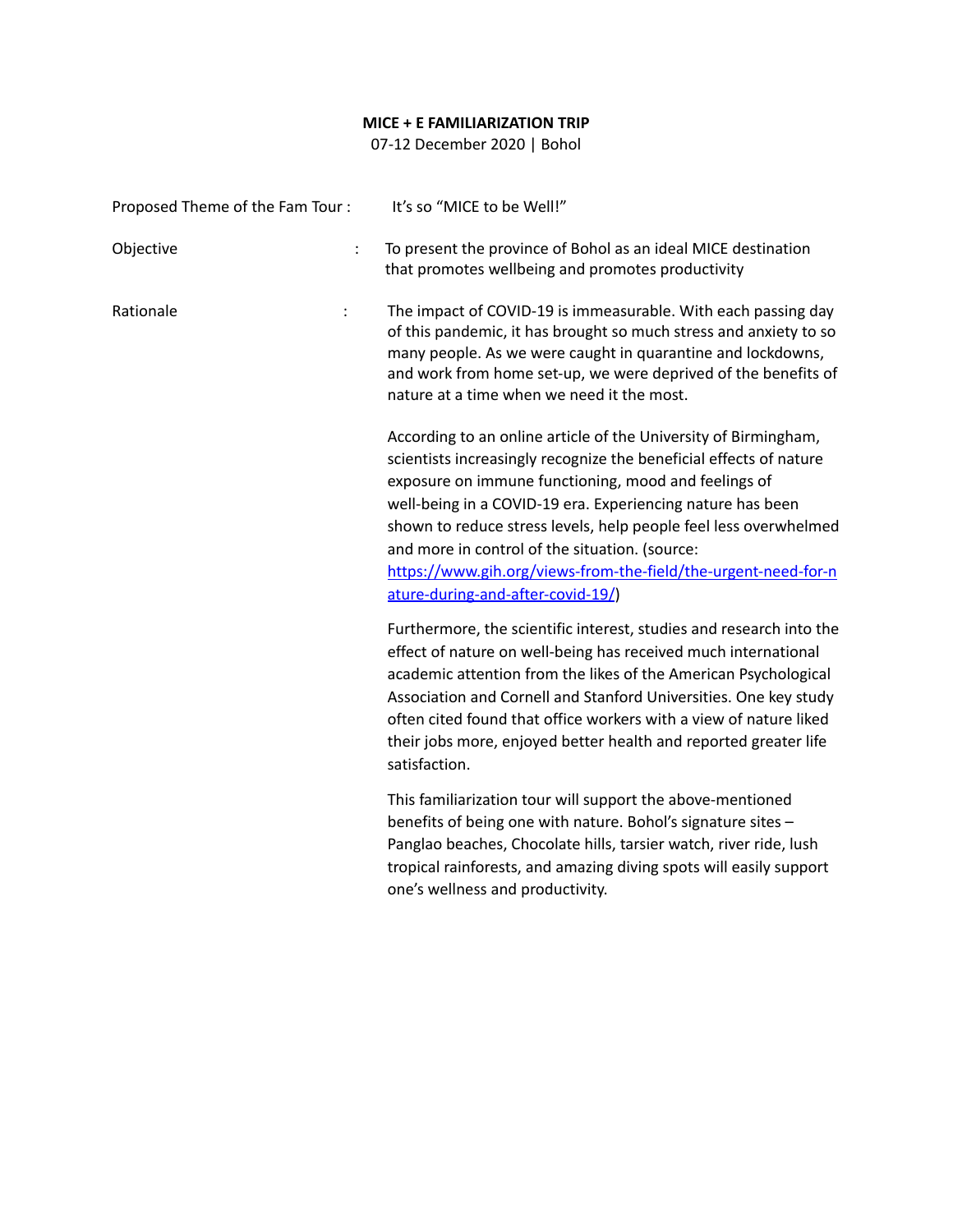## **PROPOSED ITINERARY (SET 1)** *As of 25 November 2020*

| <b>DAY 0:</b>           | 05 December, Friday   Pre-departure                                                                                      |
|-------------------------|--------------------------------------------------------------------------------------------------------------------------|
|                         | Conduct of RT-PCR Tests at the TPB Office<br>$\bullet$<br>Guests to undergo self-quarantine before the tour<br>$\bullet$ |
| <b>DAY 1:</b>           | 07 December, Monday   MAADJONG PAG ABOT sa BOHOL (Manila to Bohol)                                                       |
| $09:10 - 10:30$         | Scheduled flight from Manila to Panglao on PR2773                                                                        |
| $10:30 - 12:00$         | Arrival in Panglao, Bohol                                                                                                |
|                         | Orientation on the Health and Safety Protocols of the Bohol Province<br>$\overline{\phantom{a}}$                         |
| $12:00 - 13:30$         | Proceed to Bellevue Hotel                                                                                                |
| 13:30 - 14:30           | Lunch at Bellevue<br>Venue: TBA                                                                                          |
| 14:30 - 15:00           | Hotel check in<br>Freshen up                                                                                             |
| $15:00 - 15:15$         | Proceed to BE Brand Resort for site inspection                                                                           |
| $15:15 - 16:00$         | Site Inspection of BE Grand Resort                                                                                       |
| $16:00 - 16:15$         | Proceed to Modala Resort                                                                                                 |
| $4:15 - 5:00 \text{pm}$ | Site inspection of Modala Resort                                                                                         |
| $5:00 - 5:15$ pm        | Proceed to dinner venue                                                                                                  |
| 5:15pm onwards          | Cocktails / pre-dinner activity                                                                                          |
|                         | Dinner<br>Venue: TBA                                                                                                     |
| 7:30pm                  | Return to hotel                                                                                                          |
|                         | Overnight at hotel                                                                                                       |

- End of Day 1 -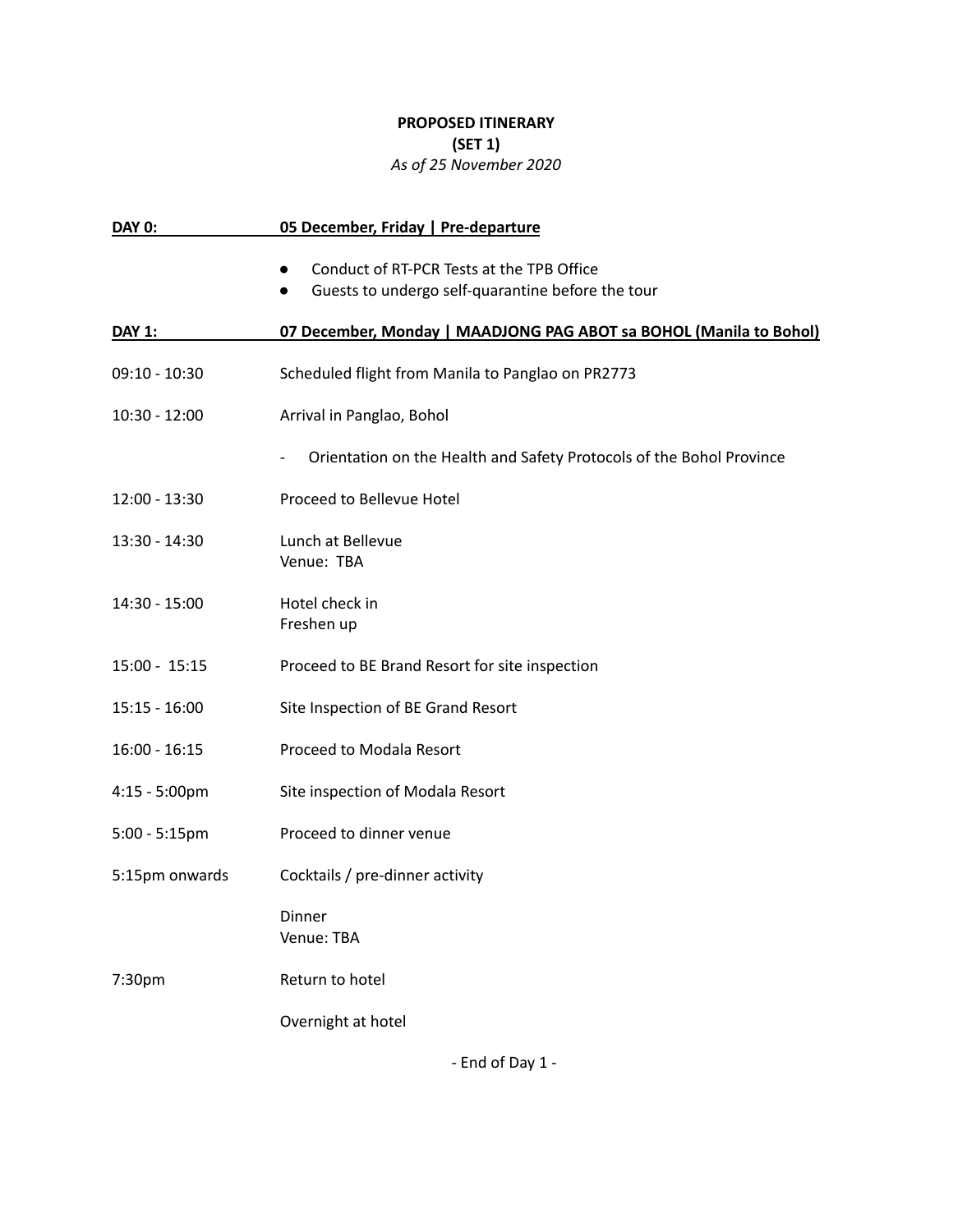## **DAY 2: 08 December, Tuesday | BOHOL ICONS in the NEW NORMAL (Countryside Tour)**

- 07:00 08:00 Breakfast
- 08:00 08:15 Proceed to Amorita Resort
- 08:15 09:30 Site Inspection of Amorita
- 09:30 09:45 Proceed to Hennan Resort
- 09:45 10:15 Site Inspection of Hennan Resort
- 10:15 10:30 Proceed to Henann Resort
- 10:45 11:00 Proceed to Bluewater Panglao Beach Resort
- 11:00 11:45 Site Inspection of Bluewater Panglao Beach Resort
- 11:45 12:00 Proceed to lunch venue
- 12:00 13:45 Lunch Venue: TBA
- 13:45 14:00 Proceed to Mithi Resort & Spa
- 14:00 14:45 Site Inspection of Mithi Resort & Spa
- 14:45 15:00 Proceed to Bohol Beach Club (BBC)
- 15:00 15:45 Site inspection of BBC
- 3:45 4:00pm Proceed to Bohol Bee Farm
- 4:00 5:00pm Light afternoon snacks and Site Inspection of Bohol Bee Farm

Bohol Bee Farm is a privately owned resort and hotel but it is best known for two things — its restaurant and organic farm.

Owner and Chef Vicky Wallace prepares delicious meals from organically-grown vegetables on her farm--from squash muffins, vegetable lasagna to her specially-brewed coffee from roasted corn and wild berries.

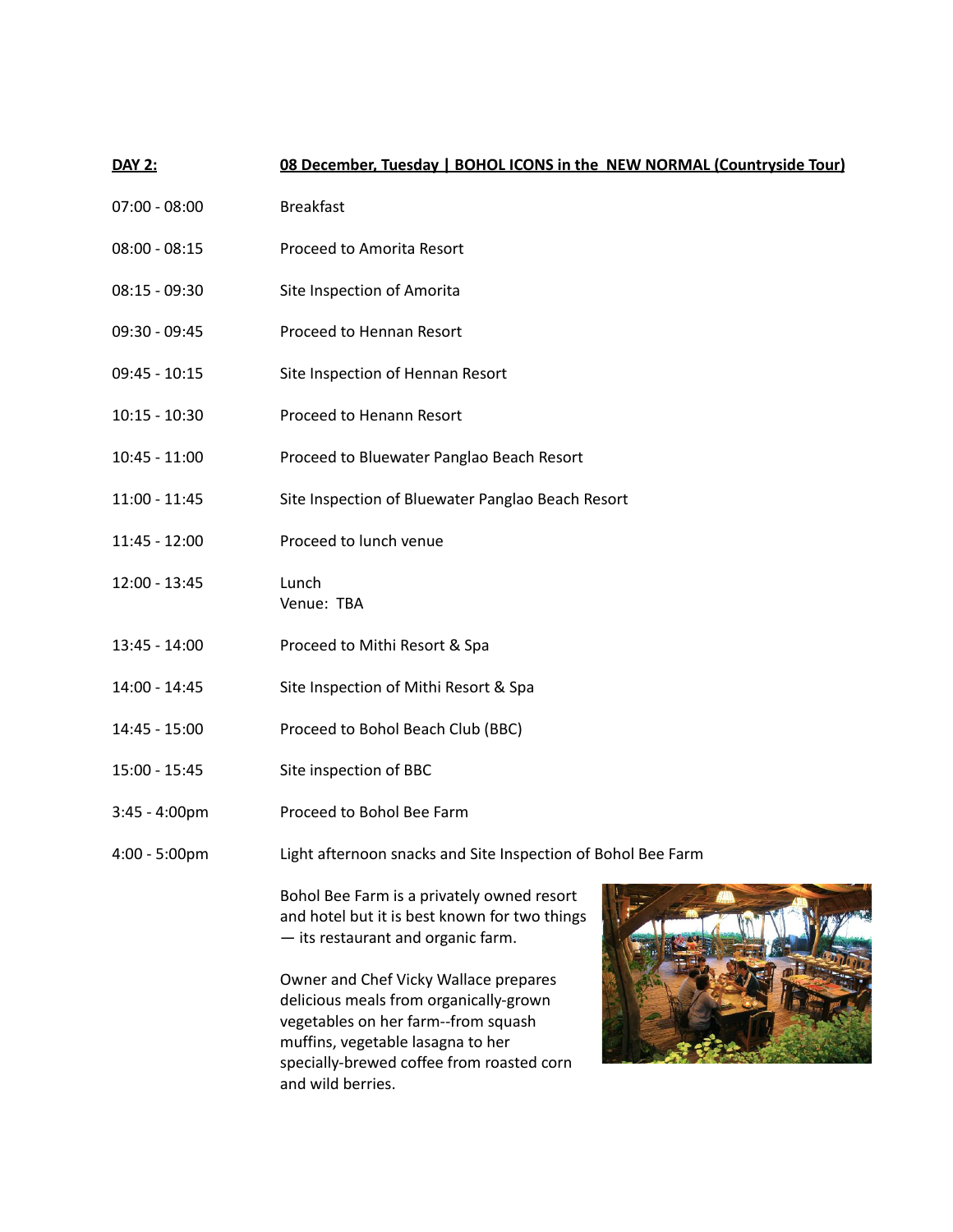| $5:00 - 5:15$ pm        | Go back to hotel        |
|-------------------------|-------------------------|
| $5:15 - 6:45$ pm        | Free time / Freshen up  |
| $6:45 - 7:00 \text{pm}$ | Proceed to dinner venue |
| 7:00pm onwards          | Dinner<br>Venue: TBA    |
|                         | Back to hotel / resort  |

**- End of Day 2 -**

| <b>DAY 3:</b>   | 09 December, Wednesday                                                                                                                                                                                                                                                            |
|-----------------|-----------------------------------------------------------------------------------------------------------------------------------------------------------------------------------------------------------------------------------------------------------------------------------|
| $06:30 - 07:30$ | <b>Breakfast at the Hotel</b>                                                                                                                                                                                                                                                     |
| $07:30 - 08:40$ | Proceed to to Bilar                                                                                                                                                                                                                                                               |
|                 | Pass by the man-made forest of Bilar and Loboc<br>The man-made forest is a 2-kilometer stretch of mahogany trees that carpet the<br>sloping ground where the municipality of Loboc meets Bilar. Travelers going to<br>the Chocolate Hills from Loboc will not miss this.          |
| $08:40 - 08:50$ | Photo op at the man-made forest                                                                                                                                                                                                                                                   |
| $08:50 - 09:30$ | Proceed to Bohol Chocolate Hills                                                                                                                                                                                                                                                  |
| $09:30 - 10:15$ | Sight-seeing of Bohol Chocolate Hills                                                                                                                                                                                                                                             |
|                 | The majestic Chocolate Hills is one of the Philippines'<br>most popular tourist attractions and is the top<br>destination for Bohol tours. It got its name from its<br>strange yet unique formation and rich vegetation that<br>turns into chocolate brown during the dry months. |
|                 | Note: Pass by Chocolate Hills Adventure Park if open                                                                                                                                                                                                                              |
| $10:15 - 11:00$ | Proceed to Tarsier Conservation Area in Loboc                                                                                                                                                                                                                                     |
| $11:00 - 11:45$ | Visit the Tarsier Conservation Area<br>The Tarsier Conservation Area is an initial<br>six-hectare woodland area located in the town of<br>Loboc. It is the new home of captive tarsiers<br>previously displayed for tourists along the Loboc<br>River.                            |